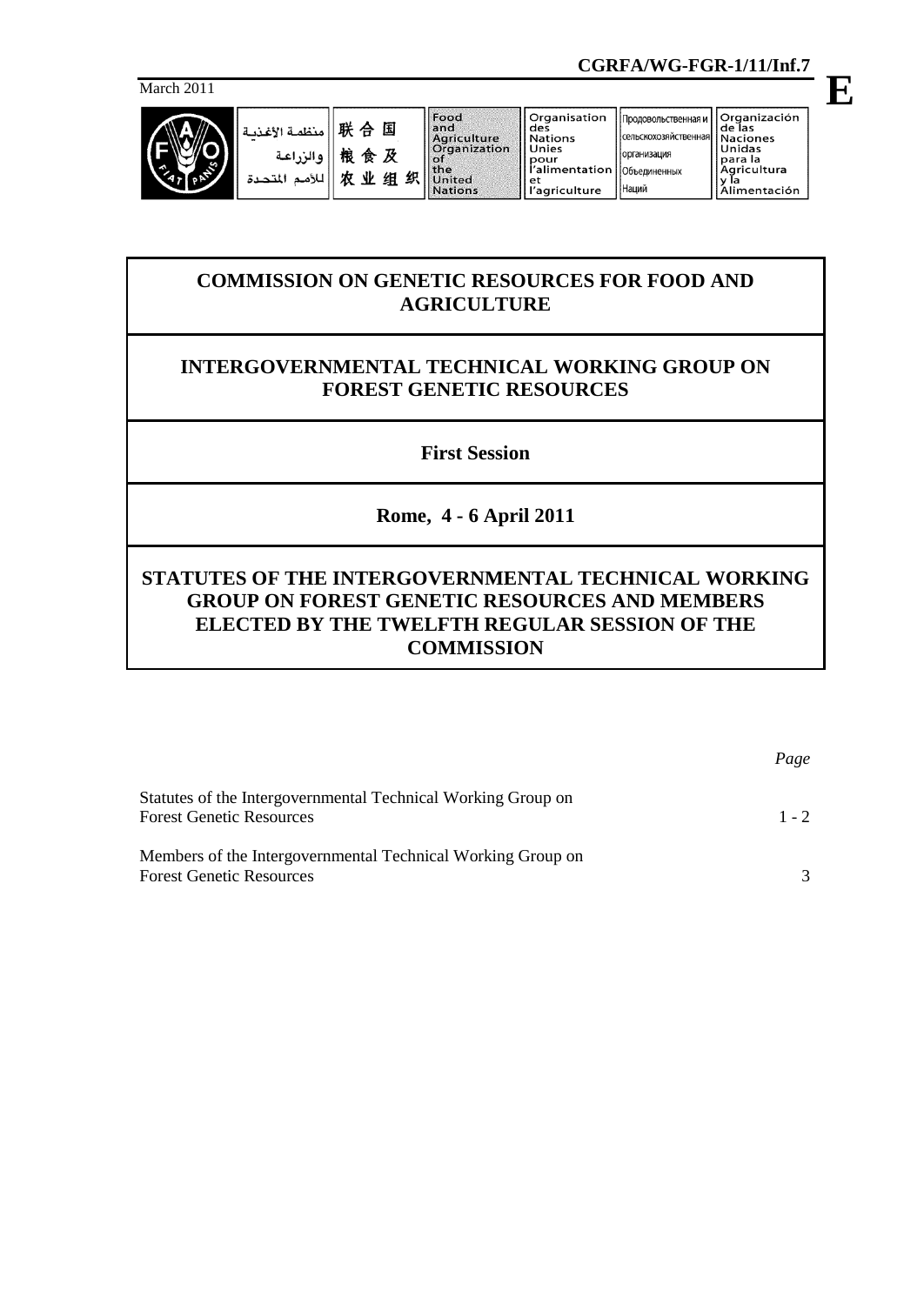## **STATUTES OF THE INTERGOVERNMENTAL TECHNICAL WORKING GROUP ON FOREST GENETIC RESOURCES**

### **Article 1 - Terms of Reference**

1. The Intergovernmental Technical Working Group on Forest Genetic Resources (the Working Group) shall:

- review the situation and issues related to biodiversity in the area of forest genetic resources and advise and make recommendations to the Commission on these matters;
- consider the progress made in implementing the Commission's programme of work on forest genetic resources as well as any other matters referred to the Working Group by the Commission; and
- report to the Commission on its activities.

2. In order for the Working Group to carry out this mandate, the Commission will assign specific tasks to the Working Group.

## **Article II - Composition**

The Working Group shall be composed of twenty-seven Member Nations from the following regions:

- 5 from Africa
- 5 from Europe
- 5 from Asia
- 5 from Latin America and the Caribbean
- 3 from Near East
- 2 from Northern America
- 2 from South West Pacific.

### **Article III - Election and term of office of Members**

The Members of the Working Group shall be elected at each regular session of the Commission and serve until the next regular session of the Commission. They shall be eligible for re-election.

## **Article IV - Officers**

1. The Working Group shall elect its Chairperson and one or more Vice-Chairpersons from among the representatives of Members of the Working Group at the beginning of each session. These officers shall remain in office until the next session of the Working Group and be eligible for re-election.

2. The Chairperson, or a Vice-Chairperson in the absence of a Chairperson, shall preside over the meetings of the Working Group and exercise such other functions as may be required to facilitate its work.

### **Article V - Sessions**

The Commission shall decide on the timing and duration of the sessions of the Working Group, when required. In any case, the Working Group shall hold no more than one regular session annually.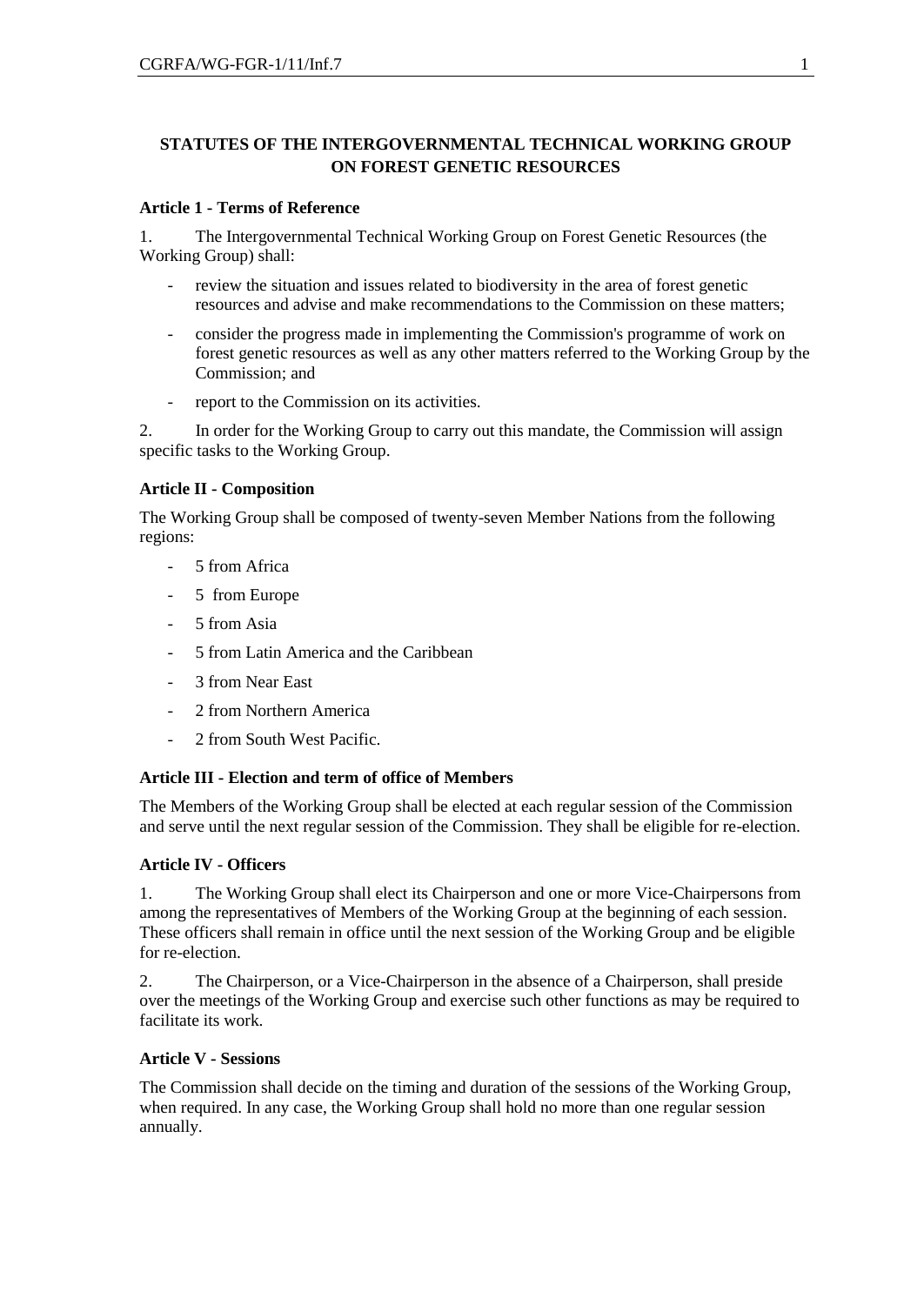### **Article VI - Observers**

1. Members of the Commission which are not Members of the Working Group may participate, upon request to the Commission Secretariat, in the work of the Working Group in an observer capacity.

2. The Working Group, or the bureau on behalf of the Working Group, may invite experts, as well as representatives of specialized international organizations, to attend its meetings.

## **Article VII - Application of the Rules of Procedure of the Commission on Genetic Resources for Food and Agriculture**

1. The provisions of the Rules of Procedure of the Commission on Genetic Resources for Food and Agriculture shall apply *mutatis mutandis* to all matters not specifically dealt with under the present Statutes.